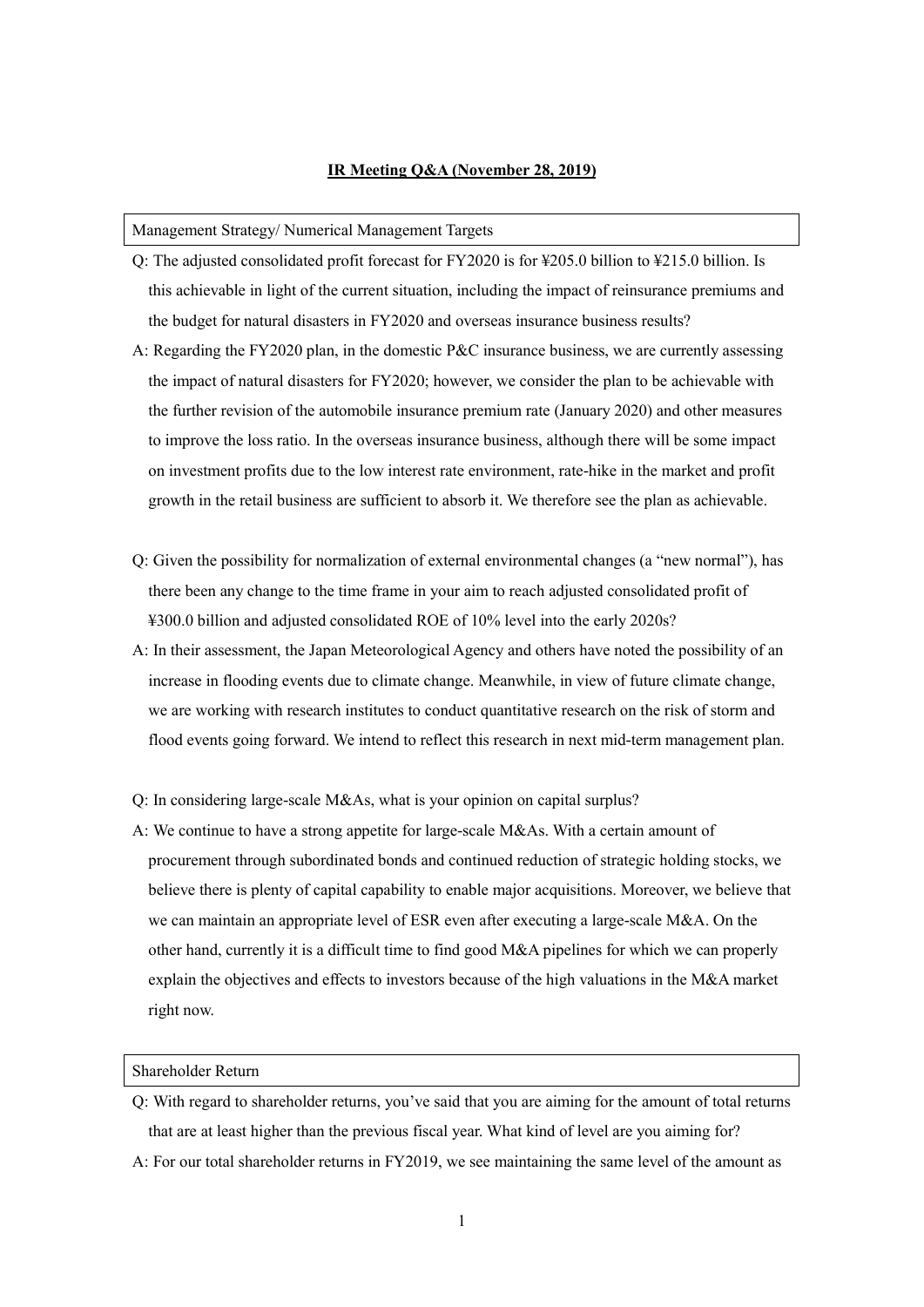the previous fiscal year as the minimum line. We also will increase the dividend as planned. In our briefing at the start of the fiscal year, we indicated our intention to bolster shareholder returns; however, considering factors such as the low likelihood of a large-scale M&A within the fiscal year and the total shareholder return yield, we will discuss in the Board of Directors, making reference to other companies factors such as the level of total returns.

### Domestic P&C Insurance Business

- Q: You've said there might be possibility that the increase in natural disasters might represent a new normal. What kind of time frame are you considering for reflecting this in fire insurance premium rates and so forth?
- A: We finished revising fire insurance premium rates in October of this year, and we are looking at making further revisions in January 2021. These revisions will improve profitability, but we recognize that further revisions will be required if the trend of increasing natural disasters actually becomes normal. If that happens, it will necessitate a discussion regarding the framework for the entire industry, including us.
- Q: You've said that you will try to dramatically increase underwriting profit for the domestic P&C insurance business over the medium term. What specific initiatives will you undertake?
- A: We are currently examining initiatives to improve the level of our underwriting profit by several tens of billions of yen, aiming around the next mid-term management plan. Since pricing strategy and cost reduction initiatives make up the majority of our initiatives, at this point, we believe this goal is highly realizable.
- Q: Is there any room for further improvement on fire insurance profitability other than revision of premiums and reinsurance protection? For example, shortening the insurance period of long-term policies, and so forth?
- A: In the short term, we will steadily proceed with premium rate revision and optimization of reinsurance protection. Over the medium to long term, it is necessary to promote diversification of insurance lines, geographies, and businesses. Regarding reducing the period of long-term policies, we recognize that it will need to be examined at the industry level.

## Overseas Insurance Business

- Q: What is your stance on succession planning for the overseas insurance business owner?
- A: Our Nomination Committee is discussing succession plans for all business owners and CxOs, not